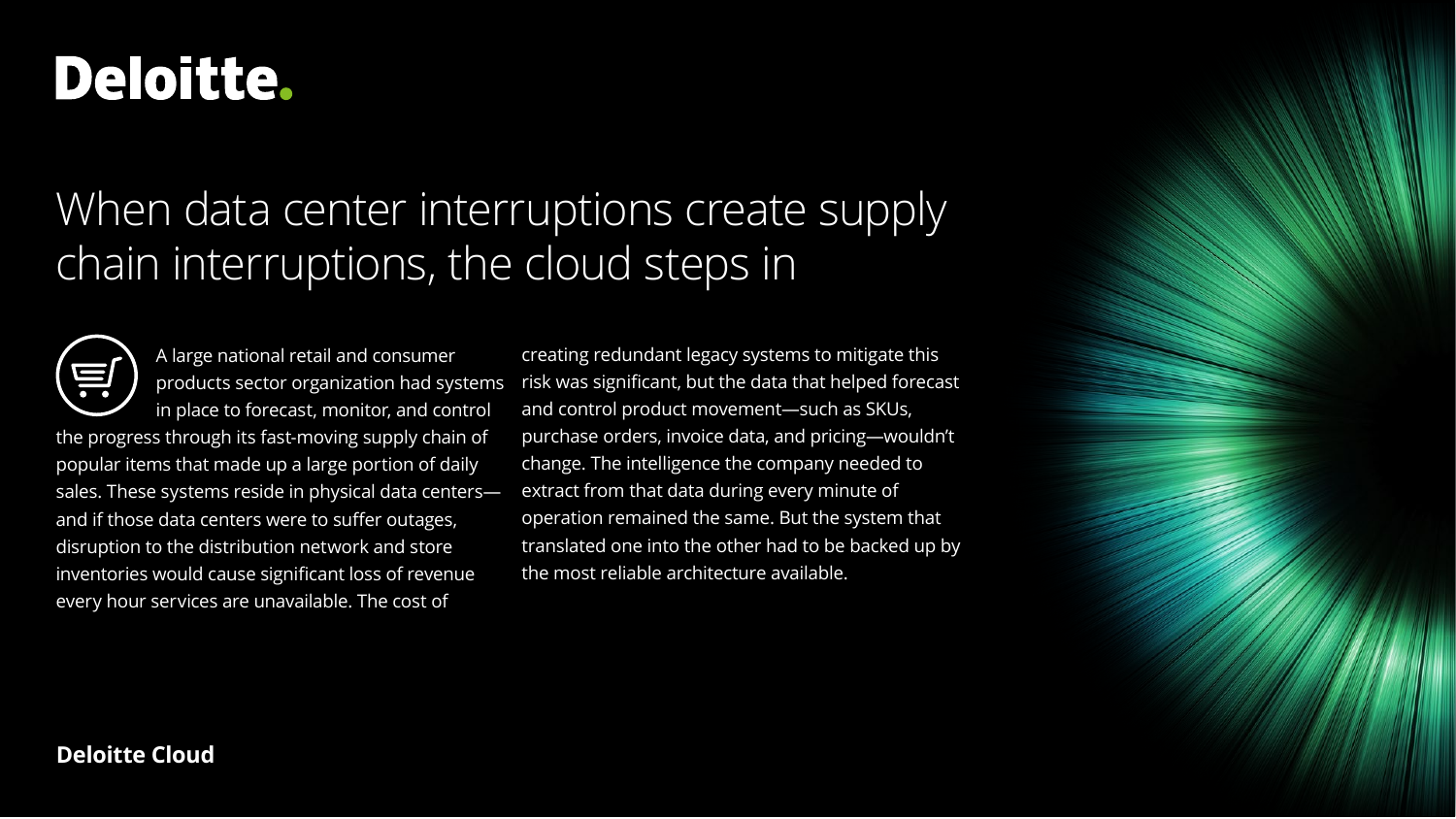## **What happened next**

Rather than add redundancy to its data centers that would only extend legacy systems at significant cost, Deloitte counseled the organization to create a backup solution born in the cloud. Deloitte then designed and implemented the system on an aggressive timetable. A 150-member team assembled from more than 13 Deloitte practice groups dove in to create a cloud-native solution hosted on the organization's Microsoft Azure cloud platform, using services like Azure Databricks and Spark to provide advanced artificial intelligence and machine learning capabilities. Integrating cloud services so they would comply with the company's security requirements took customization, which was a collaborative achievement among development, compliance, and operations members of the team from both the organization and Deloitte. The system was designed to be able to forecast movement of the most in-

demand retail items and take over replenishment decisioning in minutes when needed. Now, the threat of interruption that any data center outage posed to the distribution network was greatly reduced.

Because the supply chain backup system's ultimate output was not automated control but rather intelligence for action by human decision-makers, the team built in a user-centric web interface. Cloud microservices and APIs kept the solution scalable and flexible. In side-by-side tests, the new system's predictive metrics were notably more accurate than the existing primary production system. Though the cloud system "takes over" only during a data center outage, its AI-powered forecasting runs all the time, offering distribution center and store managers an overlay they can use to extrapolate greater control from the older business-as-usual inventory system.

## **The wins**

- $\triangleright$  The team's use of Agile best practices and DevOps techniques from start to finish helped deliver the solution incrementally.
- In end-to-end testing, the system met all plan requirements with zero critical issues.
- $\triangleright$  The system as designed has been extended from the retailer's core inventory to specialty areas such as pharmacy and member sales.
- $\bigvee$  The reference architecture of the new inventory system is adaptable to pivot to other parts of the business, and the company's Finance department is already working to adopt it.